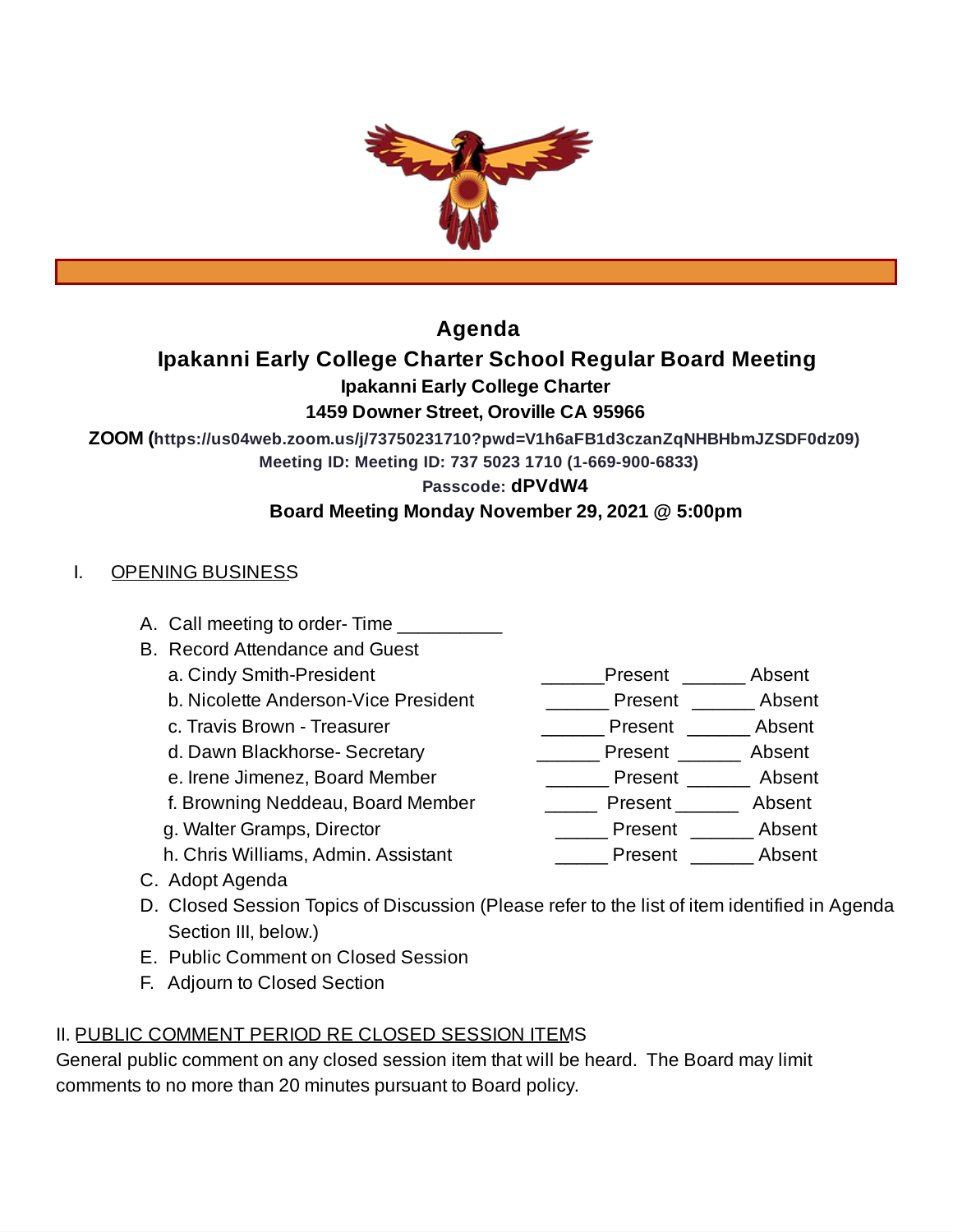## III. CLOSED SESSION

A. None

### IV. RECONVENE IN OPEN SESSION

- A. Adjourn Closed Session and Reconvene to Open Session
- B. Report Action Taken in Closed Session

### V. PUBLIC COMMENT

A. Recognition of Individuals who wish to speak on non-agenda items

The President will invite anyone in the audience wishing to address the Board on a matter not listed on the agenda to stand and wait to be recognized, state your name and address for the record, and make your presentation. Presentations will be limited to five (5) minutes per person and twenty (20) minutes per subject. The Board is prohibited by State law from taking action on any item presented, if it is not listed on the agenda, except under special circumstances as defined by the Government Code.

### B. Recognition of Individuals who wish to speak on agenda items

The President will invite anyone in the audience wishing to address the Board on a matter that is on the agenda to stand and wait to be recognized, state your name, and the item number of the agenda item on which you wish to speak. When that item comes up on the agenda you will be asked to stand, state your name and address for the record, and make your presentation. Under Government Code Section 54954.3, the time allotted for presentations will be limited.

#### VI. Public Hearing

a. 2020-2021 Educator Effectiveness Plan and Spending Plan A public review of the EE Plan and Spending

#### VII. Action Items

7.01 August 30, 2021 Minutes

7.02 Declaration of Emergency Continuation of Virtual Board Meetings AB361 to consider the circumstances of the state of emergency and determine if the state of emergency continues to directly impact the ability of the members to meet safely in person. This amendment to Section 54953 of the Brown Act to allow virtual board meetings at least through January 1, 2024 under the following conditions:

1. The legislative body holds a meeting during a proclaimed state of emergency, and state or local officials have imposed or recommended measures to promote social distancing.

2. The legislative body holds a meeting during a proclaimed state of emergency for the purpose of determining, by majority vote, whether as a result of the emergency, meeting in person would present imminent risks to the health or safety of attendees.

3. The legislative body holds a meeting during a proclaimed state of emergency and has determined, by majority vote, that, as a result of the emergency, meeting in person would present imminent risks to the health or safety of attendees. This declaration of emergency must be approved 30 days before each meeting.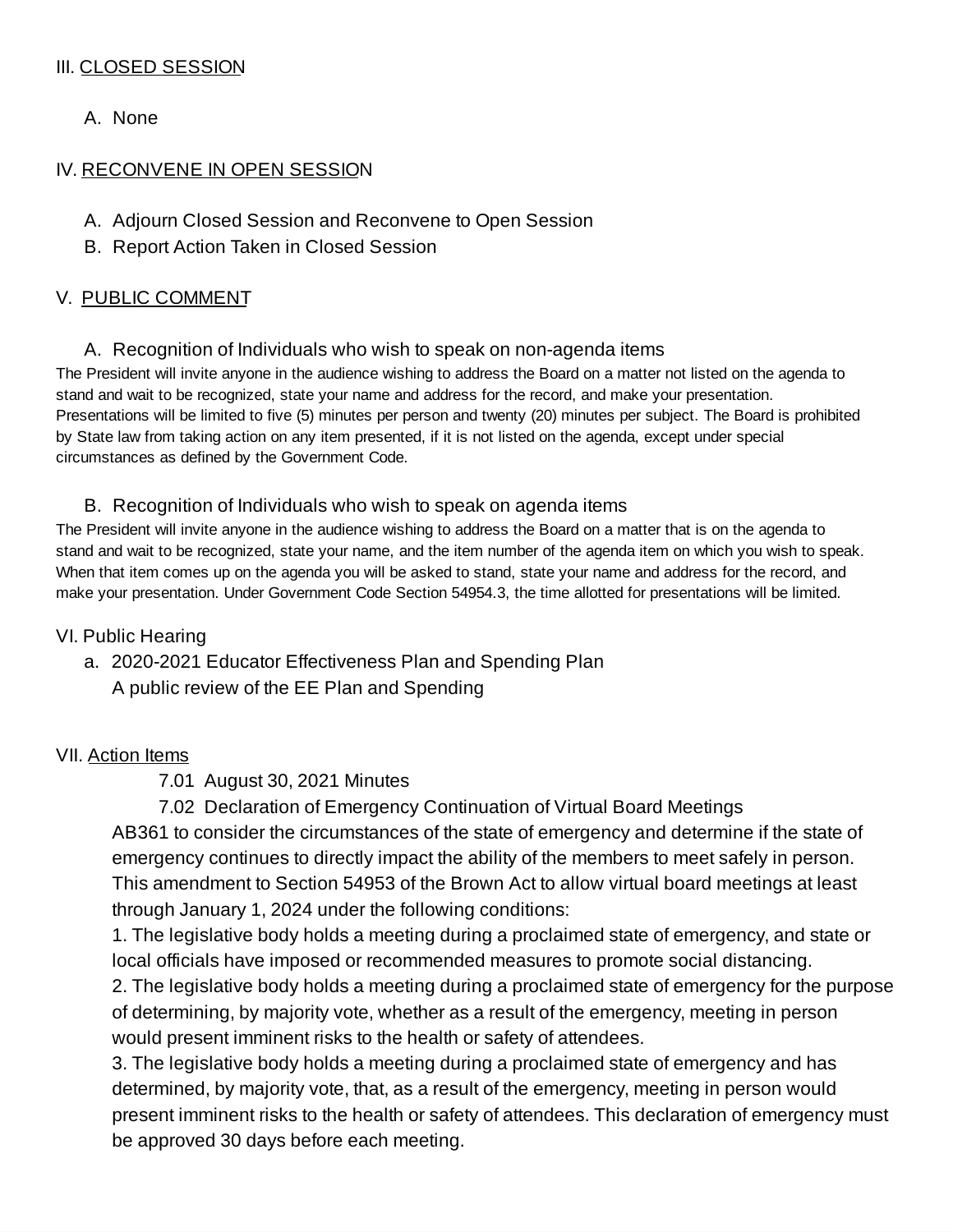Recommendation: Approve for the January 31, 2022 Board Meeting

- 7.03 Disposal of Equipment Policy
- 7.04 Extra Duty Schedule
- 7.05 ESSER III Plan
- 7.06 Increase Substitute/Long-Term Teacher Pay from \$150 (\$180/\$200 or \$200/\$220)
- 7.07 Extra Duty Rate for Substitutes/Paraprofessionals
- 7.08 MOU OCESD
- 7.09 Personnel

Certificated

Stephen Ruble English Teacher Resignation Effective: 9-30-21

Classified

Nicole Goding Long-Term Substitute Daily Rate \$150

Rich Ragudo Paraprofessional FTE: 0.75 Step V

#### VIII. Discussion Items

8.01 High School Teacher Shortage

#### IX. Reports

9.01 Director's Report 9.02 Board Members Reports and Concerns

#### X. Items for Next Agenda

10.01 First Interim Budget 10.02 Educator Effectiveness Plan